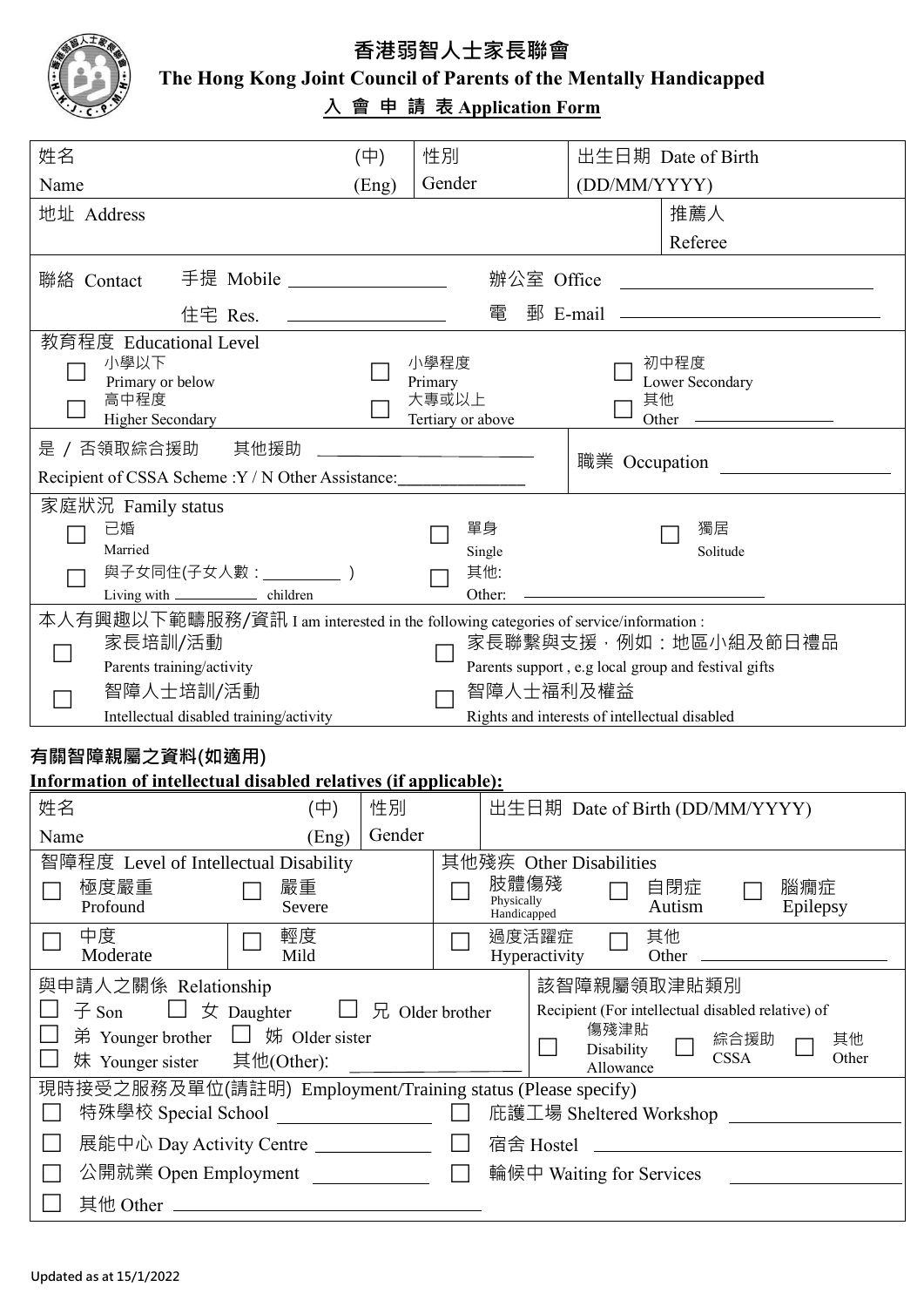| ᄇᄝ                             |                                                                                            |                      |
|--------------------------------|--------------------------------------------------------------------------------------------|----------------------|
| 永久會員                           | 一般人士 General Applicant                                                                     | 港幣<br><b>HK\$500</b> |
| Life<br>Membership             | 領取綜合社會保障援助(綜援)人士<br>Recipient of Comprehensive Social<br>Security Assistance (CSSA) Scheme | 港幣<br><b>HK\$250</b> |
| 普通會員<br>Ordinary<br>Membership | 每兩年港幣 HK\$100<br>HK\$100 Biannual                                                          |                      |

#### **(本會專用) <For Official Use Only>**

| 會員編號   |  |
|--------|--|
| 生效日期   |  |
| 職員姓名   |  |
| 簽<br>署 |  |

#### 1) 劃線支票抬頭請寫:香港弱智人士家長聯會 **或** Cheque payable to "THE HONG KONG JOINT COUNCIL OF PARENTS OF THE MENTALLY HANDICAPPED" **OR**

- 2) 銀行轉帳 [南洋商業銀行戶口 Nanyang Commercial Bank:043-481-00043871] Bank Transfer [香港上海匯豐銀行戶口 The Hongkong and Shanghai Banking Corporation Limited: 469-5-002230]
- 3) 其他 [轉數快:識別碼(FPS ID) 163276660] (請把銀行收據副本寄回下面地址) (Please send payment slip to the address below.) **Other**

**會費**

## **申請人簽署 Signature <br>
日期 Date of Application**

香港弱智人士家長聯會將運用閣下的個人資料(包括閣下姓名、電話號碼、傳真號碼、電郵地址及通訊地址),作通訊、處理報名、發行收據、呼籲慈善捐款、收集意見、活 動推廣及義工招募之用途。本會循此途徑收集之個人資料,除作上述用途之外,將不會以任何形式出售、租借及轉讓予任何人士或組織。資料當事人亦可隨 時要求查閱及更改資料。如閣下反對本會將閣下的個人資料作上述之用途,請致電 2778 8131 聯絡本會職員,或在以下拒收聲明加上"√"號。在未有收 到閣下通知反對使用閣下的個人資料作上述的用途前,本會將假設閣下不反對本會繼續使用閣下的個人資料作上述之用。

Your personal data (including your name, telephone number, fax number, email address and correspondence address) will be used by The Hong KongJoint Council of Parents of the Mentally Handicapped for the purpose of communications, handling application, issuing receipts, fundraising, feedback collecting, promotion of activities and volunteer recruitment for the Council. The personal data being collected via the present means, other than being utilized as the purposes above mentioned, will not be sold, traded or rented in any forms through any means to any other parties. The data subject has the right to access their data and make correction upon request. If you object your personal data being utilized for the above purposes,please contact our staff at 2778 8131 or mark " $\checkmark$ " on the opt-out statement below. If the Council does not receive your objection for utilizing your personal data for the above purposes, the Council shall assume that you have no objection for utilizing your personal data for the above purposes.

本人不同意香港弱智人士家長聯會使用我的個人資料作上述用途 (I object The Hong Kong Joint Council of Parents of the Mentally Handicapped to use my personal data for the purposes as stated above)

本人 □同意 □不同意 授權香港弱智人士家長聯會使用印有本人肖像的相片以製作宣傳短片、海報、募捐單張等有關之宣傳品。

 $\Box$  agree  $\Box$  disagree to authorize The Hong Kong Joint Council of Parents of the Mentally Handicapped in using my portraits in photos for promotion video, poster, donation leaflet or related promotion items.

希望以哪種方式與本人聯絡/接收資訊 I wish to use the following method for contacting/ receiving information:

 $\Box$  電話 Phone / WhatsApp  $\Box$  電郵 Email

辦事處: 香港九龍石硤尾南山邨南安樓 21-24 號地下 Address: Unit No. 21-24, Ground Floor, Nam On House, Nam Shan Estate, Shek Kip Mei, Kowloon, Hong Kong. 電話 *Telephone: (852) 2778 8131 Whatsapp : [\(852\)](http://www.hkjcpmh.org.hk/) 5533 7199* 傳真 *Facsimile: (852) 2778 8939* 電郵 *E-mail : info@hkjcpmh.org.hk* 網頁 *Website*﹕*[www.hkjcpmh.org.hk](http://www.hkjcpmh.org.hk/)*

> 香港公益金會員機構 香港公益金庫 香港社會服務聯會會員機構 A Member Agency of The Community Chest A Member Agency of

**Updated as at 15/1/2022**

The Hong Kong Council of Social Service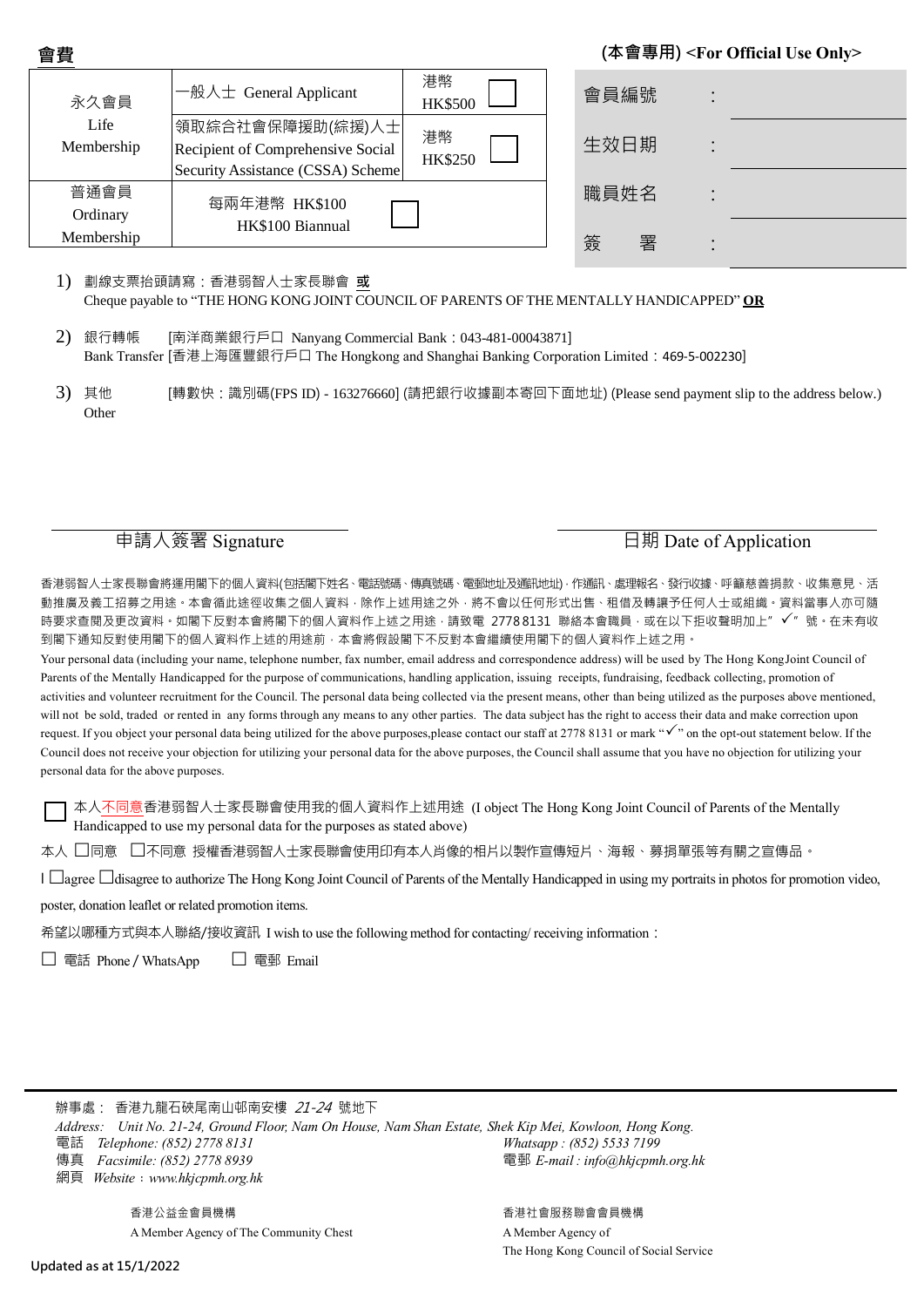## 《家屬會員入會表格》

入會資格:

必須是「香港弱智人士家長聯會」會員之直系家屬,為 18 歲或以上。而該會員必須是有效的永久會員或已 交該年度會費之有效會員,均可經該會員介紹,申請成為家屬會員。 **(每名會員最多可有 3 名家屬申請成為家屬會員,費用全免)**

### 會員權利:

- 1. 除聯會章程細則中另有規定,家屬會員有權參加本會各項活動及工作。
- 2. 可分享本會搜集的各種資料及提供的服務。
- 3. 有權出席會員大會,及在會中享有發言權。

| 正式會員資料                                   |                                                      |      |                   |  |
|------------------------------------------|------------------------------------------------------|------|-------------------|--|
| 姓名                                       |                                                      | 會員編號 |                   |  |
| 與申請人之關係 (1)                              |                                                      | (2)  | (3)               |  |
|                                          | 會員類別: □ 永久會員 □ 普通會員 (續會日期__________)                 |      |                   |  |
| 智障親屬之資料                                  |                                                      |      |                   |  |
| 智障親屬姓名                                   |                                                      |      |                   |  |
|                                          |                                                      |      |                   |  |
|                                          | <u> 1989 - Johann Barbara, martxa alemaniar a</u>    |      |                   |  |
|                                          | 正式會員簽署                                               |      | 日期                |  |
| 家屬會員申請人資料(1)                             |                                                      |      |                   |  |
|                                          |                                                      |      |                   |  |
|                                          |                                                      |      | $\frac{1}{2}$ 地址: |  |
|                                          | 電話: ____________________(住宅) ___________________(手提) |      |                   |  |
|                                          |                                                      |      |                   |  |
| 教育程度:□ 小學程度 □ 中學程度 □ 大專或以上 □ 其他:________ |                                                      |      |                   |  |
| 職業 :□ 在職,職業:                             |                                                      |      | □ 主婦 □ 退休 □其他:    |  |
|                                          |                                                      |      |                   |  |
|                                          | 家屬會員申請人(1)簽署                                         |      | 日期                |  |